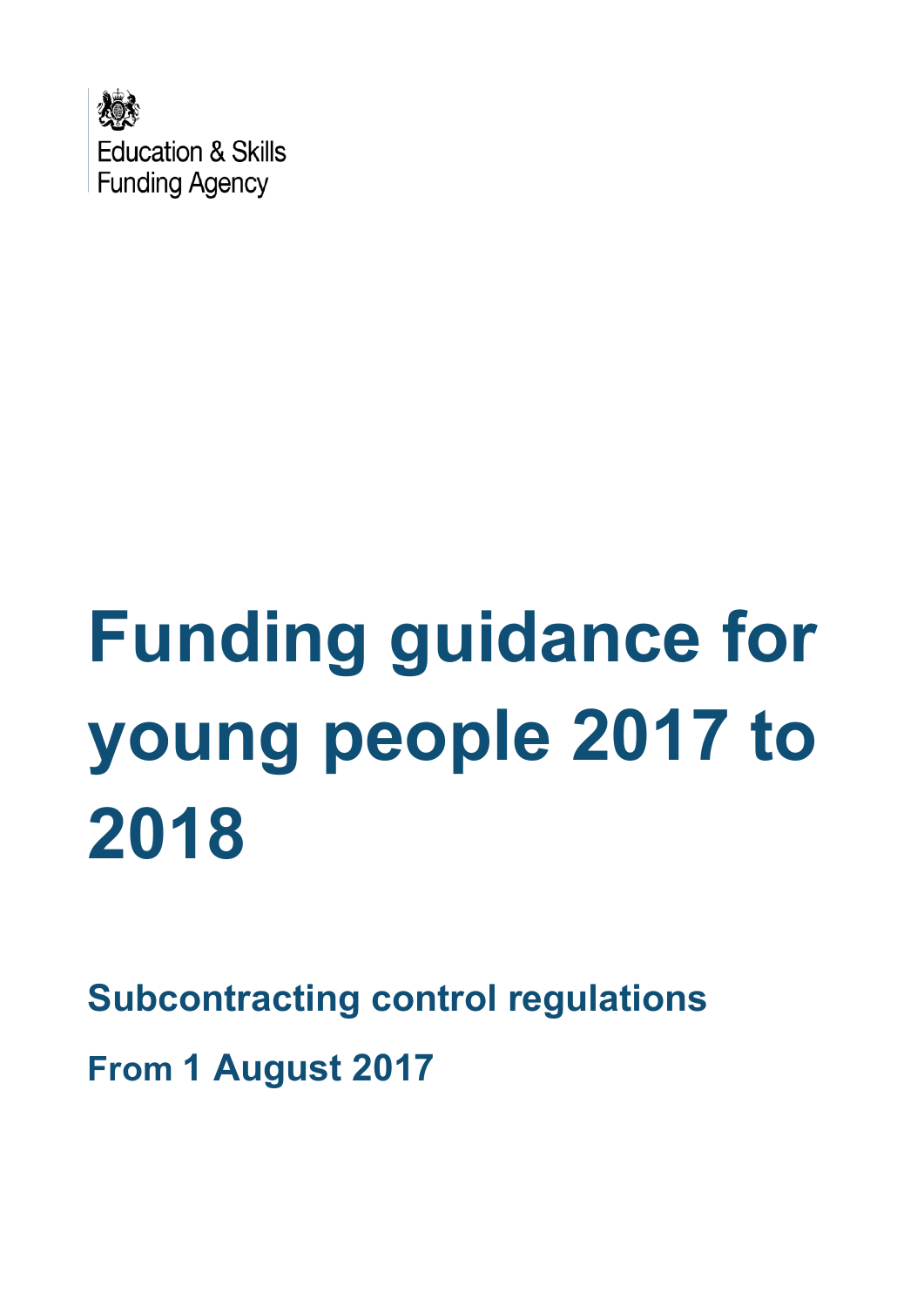# **Contents**

| Subcontracting control regulations                                                                                            | 3              |
|-------------------------------------------------------------------------------------------------------------------------------|----------------|
| Aim of this document                                                                                                          | 4              |
| Provision outside the scope of this document                                                                                  | 4              |
| Direct delivery definition                                                                                                    | 4              |
| Subcontracted delivery definition                                                                                             | 5              |
| Declaring subcontracting provision                                                                                            | 5              |
| Why the ESFA require additional controls and procedures in respect of subcontracted<br>provision                              | 5              |
| <b>ESFA</b> intervention                                                                                                      | 5              |
| ESFA penalties for failure to comply with funding guidance for young people                                                   | 6              |
| Ineligible provision within study programmes                                                                                  | 6              |
| Management, monitoring and control within study programmes                                                                    | 6              |
| Advice for accounting officers of directly funded institutions on managing<br>subcontracted provision within study programmes | $\overline{7}$ |
| Significant restrictions on subcontracting activity affecting maintained schools and<br>academies effective since August 2016 | 8              |
| Subcontracting 19 to 25 high needs provision to special schools within study<br>programmes                                    | 9              |
| Prevent duty                                                                                                                  | 10             |
| Distant subcontracted delivery within study programmes                                                                        | 10             |
| Controls and procedures for all subcontracting within study programmes                                                        | 11             |
| Procurement                                                                                                                   | 11             |
| Due diligence                                                                                                                 | 12             |
| Contracts for subcontracted delivery within study programmes                                                                  | 13             |
| Controls over students, tutors and provision within study programmes                                                          | 13             |
| Controls over qualifications and curriculum within study programmes                                                           | 14             |
| ESFA-funded young people attending more than one institution                                                                  | 15             |
| Monitoring (control) visits and spot-checks within study programmes                                                           | 15             |
| Subcontractors with multiple institution contracts within study programmes                                                    | 16             |
| Transferring provision from institution                                                                                       | 17             |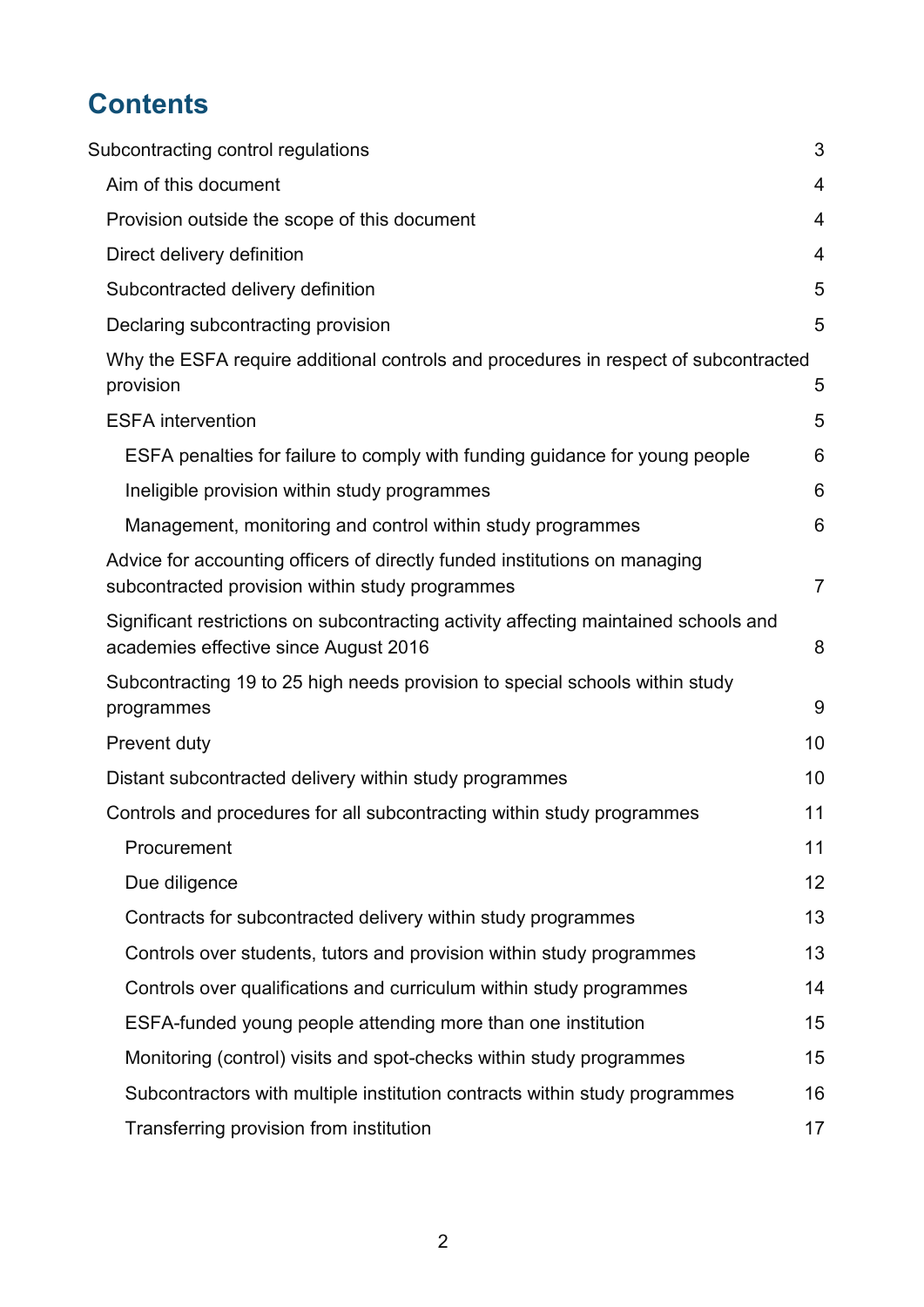## <span id="page-2-0"></span>**Subcontracting control regulations**

1. This document is one of 4 booklets issued by the Education and Skills Funding Agency (ESFA) that outline the main features of the ESFA funding arrangements for young people each year. The regulations set out in this document are an integral part of the ESFA's funding agreements for young people aged 16 to 19 and those aged 19 to 24 with an Education Health and Care (EHC) plan. The following documents comprise the complete suite of ESFA funding guidance for young people:

- funding regulations
- funding rates and formula
- ILR funding returns
- subcontracting controls regulations (this booklet)

2. This document includes the 2 significant new restrictions introduced from 2016 to 2017. The first applies to maintained schools and academies that have whole programme subcontracting arrangements (both local and at a distance). We advise maintained schools and academies that such whole programme subcontracting should only be in place (where already agreed by ESFA in 2016 to 2017) for 2017 to 2018 for students continuing on programmes they started in 2016 to 2017, and must cease completely after 2017 to 2018. Schools and academies with existing whole programme subcontracting arrangements must take the required actions as set out in paragraphs 24 to 31. The second applies to colleges subcontracting provision wholly or substantially to a special school for provision for 19 to 25 HNS. The ESFA advises institutions to note those changes and take the required actions as set out in paragraphs 32 to 36.

3. This document explains the additional management controls and procedures required of ESFA-funded institutions over their individual subcontracting arrangements for young people's study programmes. The additional management controls and procedures in this document are compulsory for all directly funded institutions.

4. All ESFA-funded young people's provision subcontracted by directly funded institutions must comply with the eligibility and other requirements set out in the funding regulations and funding rates and formula guidance. Each directly funded institution is fully responsible for all aspects of the provision delivered under subcontracting arrangements, including all aspects of student and programme eligibility, performance and safeguarding of young people. In accordance with funding regulations paragraph 16, institutions must not charge tuition fees to any young person attending a study programme at an institution receiving either direct- or subcontracted funding from the ESFA.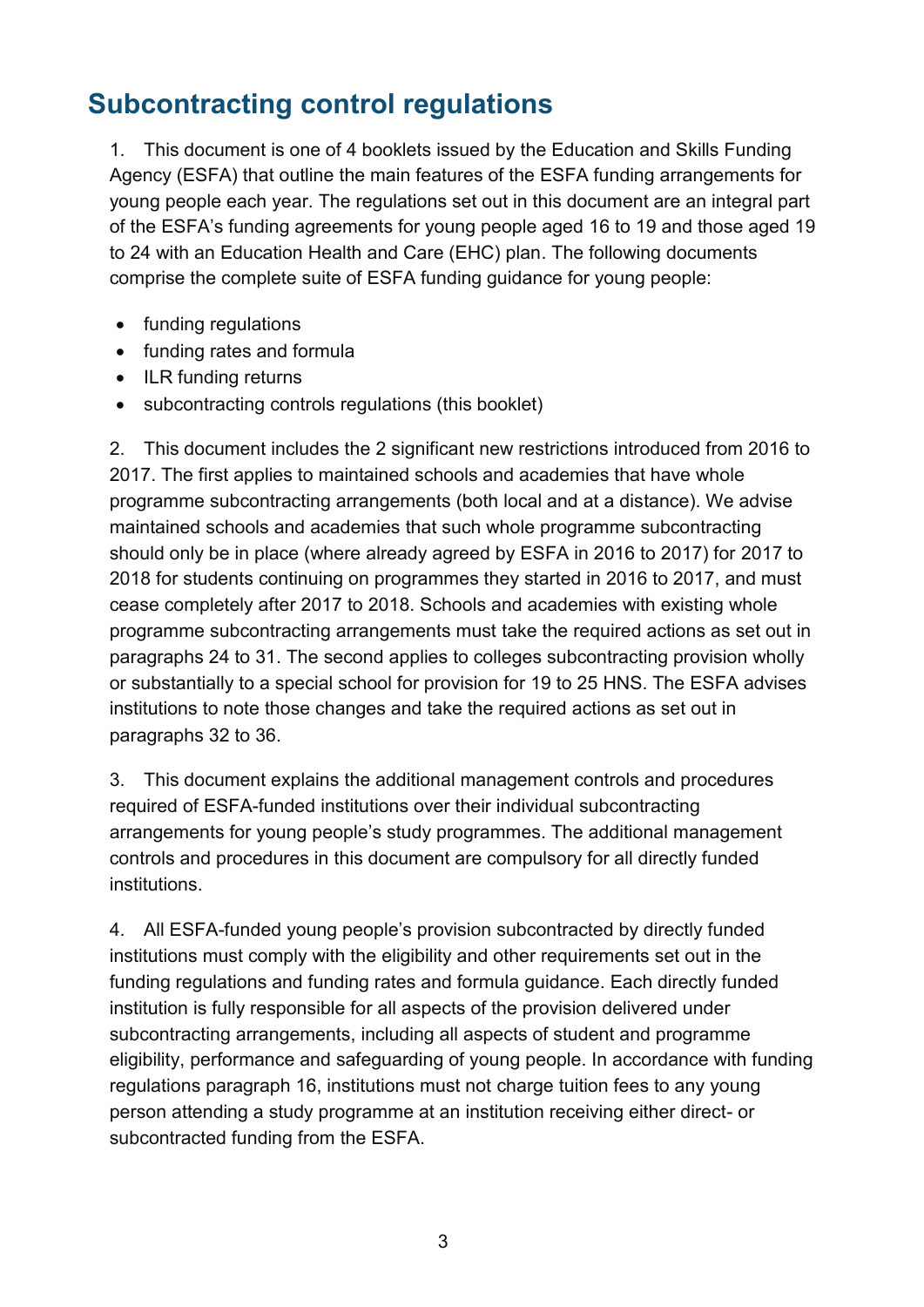5. All ESFA young people's funded education and training delivered by organisations without direct funding from the ESFA must be treated as subcontracted provision and be subject to the arrangements set out in this document unless it falls within the exceptions in paragraph 8.

## <span id="page-3-0"></span>**Aim of this document**

6. This document sets out the ESFA additional compliance and control regulations for all directly funded institutions that use third parties to deliver study programme provision for young people that is funded by the ESFA. Directly funded institutions include all institutions that are either directly funded by the ESFA or are directly funded by local authorities using ESFA funding. This covers all maintained schools, academies, free schools, sixth-form and FE colleges and charitable and commercial providers (CCP). Institutions with no third party delivery arrangements will not need to use this document.

7. This document forms part of the funding arrangements between the ESFA and all directly funded institutions that have subcontracted a proportion of their ESFA-funded provision for young people. Directly funded institutions must apply this compulsory guidance in accordance with one of the following documents:

- Conditions of Funding Agreement
- Conditions of Funding Grant
- Funding Agreement
- Contract for Services

## <span id="page-3-1"></span>**Provision outside the scope of this document**

8. These regulations do not apply where directly funded institutions agree to collaborate with each other in their individual local delivery arrangements to students. Collaborative arrangements are those where 2 (or more) institutions directly funded by ESFA agree to share part of the delivery of education and training to students, where the majority of each student's education and training is delivered by the student's home institution and where the home institution records the student on either the ILR or school census for funding purposes.

## <span id="page-3-2"></span>**Direct delivery definition**

9. Direct delivery arrangements are where institutions use their own staff in their own buildings. This includes buildings that form part of the institution's own infrastructure including any that may be rented or leased, usually on a long-term basis.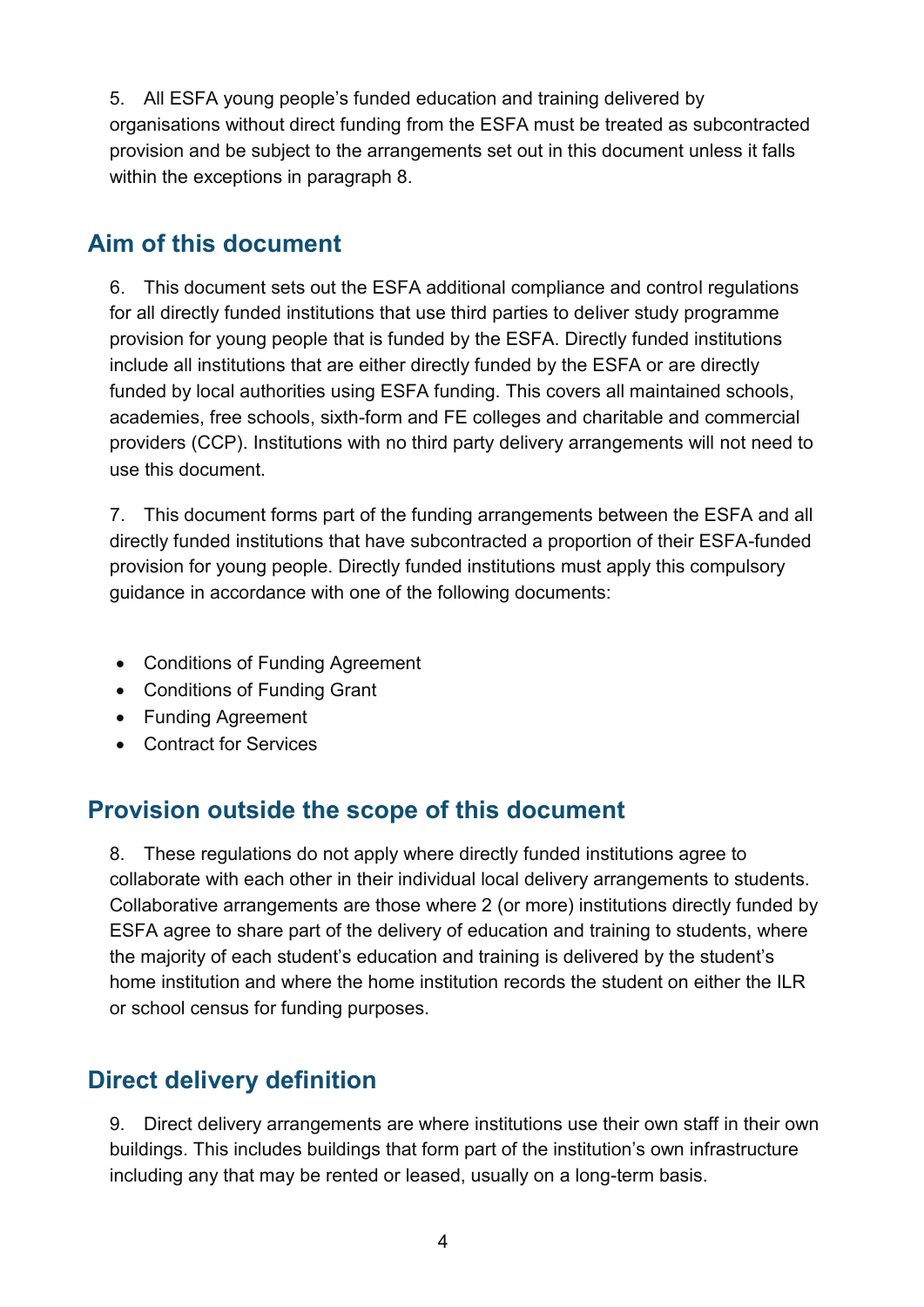## <span id="page-4-0"></span>**Subcontracted delivery definition**

10. Subcontracted delivery is defined as provision delivered by a third party organisation with whom the institution directly funded by the ESFA has entered into contractual arrangements for the delivery of a proportion of the education provision funded by the ESFA, and for which payments are dependent on student numbers and/or formula funding values.

11. The amount of study programme funding retained by the directly funded institution must be proportionate to the costs they incur in the management and administration of the contract, and to be determined through due diligence and risk assessment processes.

## <span id="page-4-1"></span>**Declaring subcontracting provision**

12. All institutions receiving ESFA funding must record subcontracted provision in line with the published guidance for completion of the school census and of the ILR. The ESFA is likely to publish annually a summary of this information including the names of subcontractors and the number of students on subcontracted provision.

## <span id="page-4-2"></span>**Why the ESFA require additional controls and procedures in respect of subcontracted provision**

13. Some subcontracting arrangements have created substantial financial and reputation issues for institutions in the past, particularly where the subcontracted delivery has taken place at a distance from the directly funded institution. One particular concern is how the funding body has assured the proper use of public money, when funding is being transferred by publicly funded institutions to the independent sector. Directly funded institutions must properly monitor and control all subcontracted delivery of study programmes. Institutions must not make artificial distinctions or distortions when describing delivery arrangements in order to avoid the application of these regulations.

## <span id="page-4-3"></span>**ESFA intervention**

14. When the ESFA has concerns about a subcontracting arrangement between an institution directly funded by the ESFA and a third party, we will carry out an assessment to determine if the arrangements comply with the detail, spirit and intention of this guidance. The assessment will take into account:

- the funding eligibility
- the management and control of the contract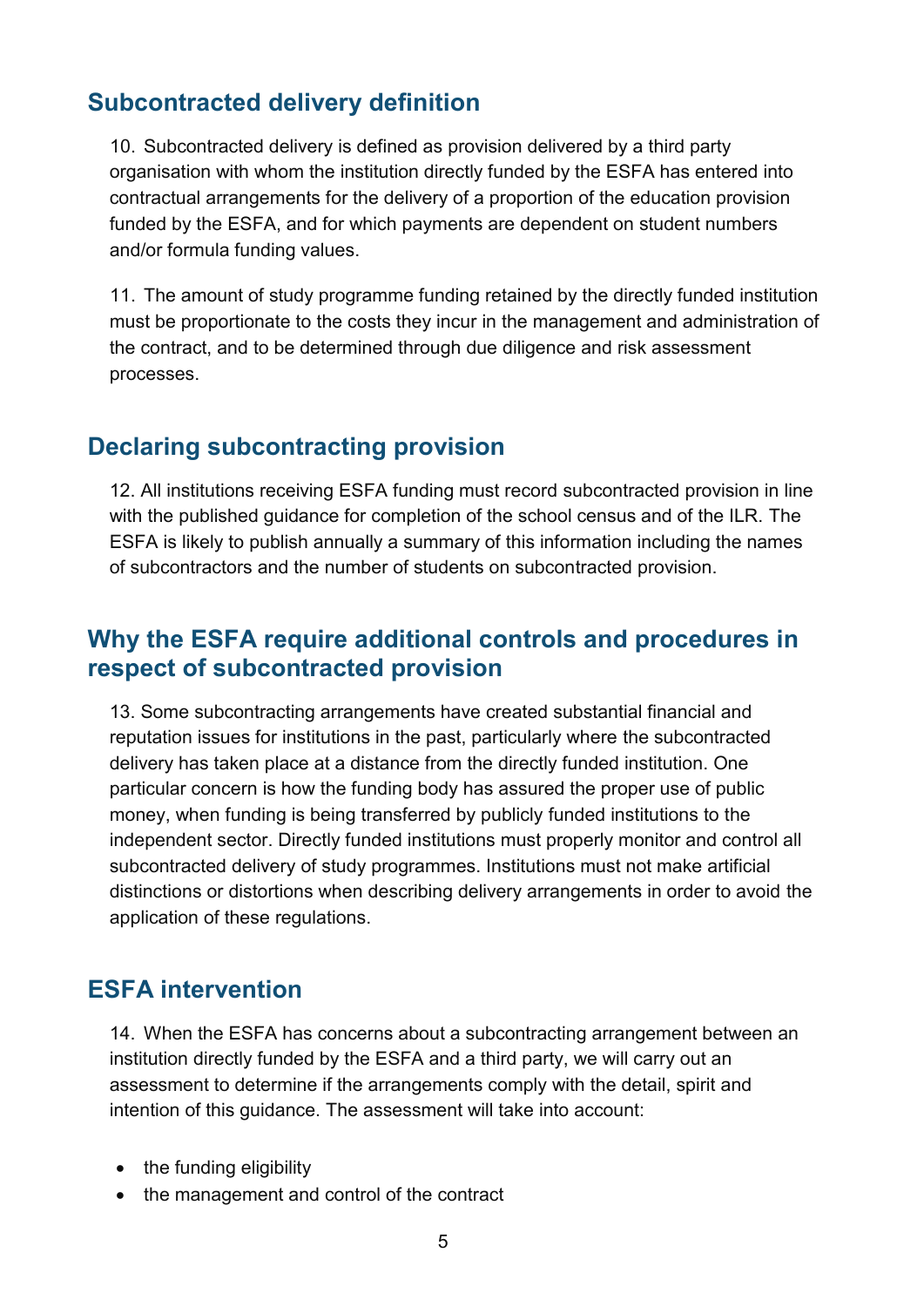- the welfare of the young people involved
- students' access to the full entitlement of study programmes and student support
- the overall quality of the education and/or training being delivered under the subcontracting arrangement

#### <span id="page-5-0"></span>**ESFA penalties for failure to comply with funding guidance for young people**

15. The ESFA reserves the right to take a range of actions (in accordance with the funding agreement/contract) where institutions are not compliant with the guidance set out in this document, relating either to ineligible provision or failures in management and control of the provision.

#### <span id="page-5-1"></span>**Ineligible provision within study programmes**

16. For non-existent or ineligible subcontracted activity either recorded or claimed by funded institutions, the ESFA will seek recovery of funds paid for the ineligible activity or students, including grant-in-aid funding not usually subject to any reconciliation arrangements. This is usually through adjusting lagged funding values but in the case of serious error or irregularity the ESFA may also remove the grant-in-aid relationship and require in-year funding recovery. Where institutions have recorded ineligible activity in funding returns the ESFA will normally recover any funding associated with the ineligible activity for the current year, and up to 6 previous funding years, in accordance with normal public sector accounting rules for the protection of public funds.

#### <span id="page-5-2"></span>**Management, monitoring and control within study programmes**

17. When directly funded institutions do not appropriately manage and monitor subcontracted delivery, the ESFA may remove student numbers and the associated funding from their allocation even if there are no concerns over the subcontracted provision's quality. The ESFA may also require the institution to discontinue the subcontracting arrangement either with immediate effect or from the end of the current funding year.

18. The DfE will apply its intervention policy, and the ESFA may apply recruitment restrictions when an institution has failed. The ESFA will also consider subcontracted provision under the control of a failed institution to be inadequate. Failed institutions must not enter into any new, or extend existing, ESFA-funded subcontractor arrangements. The funding agreements set out the action that may follow intervention. An institution fails when:

- Ofsted assess it as overall inadequate
- it does not meet 16 to 18 national minimum standards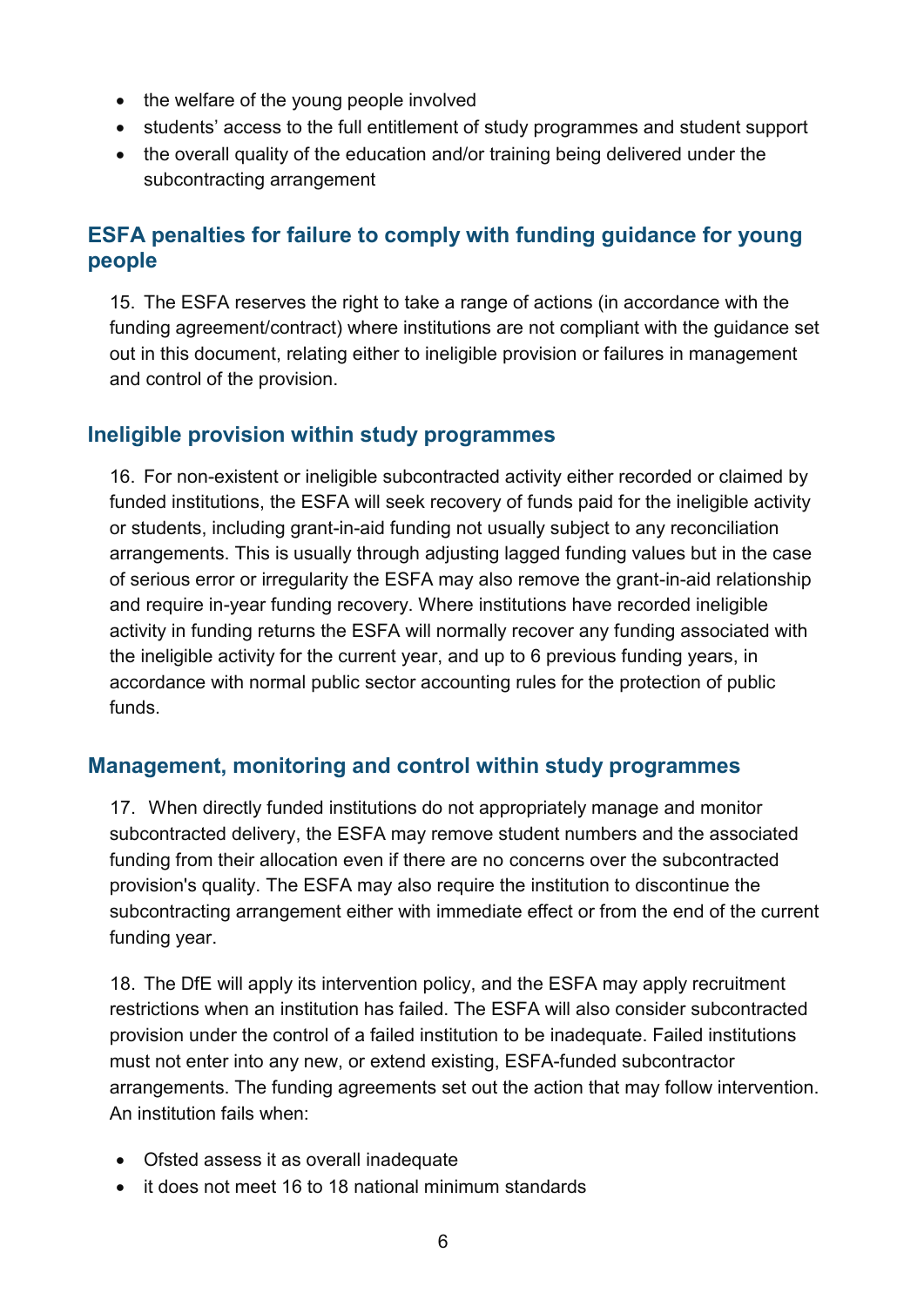- $\bullet$  the ESFA assess it as in financial failure
- it does not meet any other quality threshold set out by the DfE/ESFA

19. When subcontracted provision does not meet the ESFA expected quality standards, the ESFA may take one or both of these actions:

- remove the student numbers and associated funding from lagged funding allocations for the directly funded institution
- require the institution to discontinue the subcontracting arrangement, either with immediate effect or from the end of the current funding year

## <span id="page-6-0"></span>**Advice for accounting officers of directly funded institutions on managing subcontracted provision within study programmes**

20. Heads and chief executives of directly funded institutions (accounting officers in grant-in-aid institutions) need to ensure full compliance with this guidance regardless of whether the funding body has commissioned any funding audit work on the delivery. This advice also applies to the lead institution where subcontractors have multiple contracts for the delivery of ESFA-funded provision. The definitions of lead responsibilities are set out in paragraphs 72 to 74.

21. Institutions' management are required to satisfy themselves that:

- all subcontracted delivery arrangements comply with the evidential requirements set out in companion document Funding regulations: Section 6: Evidence of student existence and eligibility
- the controls set out in this document are in place and operating for all subcontractor arrangements
- they are making appropriate systematic checks to ensure that students enrolled by subcontractors on their behalf and recorded in their records are correctly described in their own student record system and were actually receiving the scheduled provision described

22. When appointing subcontractors, institutions' management must take steps to avoid any conflicts of interest and/or any circumstances (for example, common directorships) which might give rise to an actual or perceived conflict of interest.

23. Institutions' management must satisfy themselves that the detailed guidance in this document from paragraph 57 has been appropriately carried out. Lead institutions must ensure that there is no risk of double funding for subcontractors with multiple subcontracts with directly funded institutions.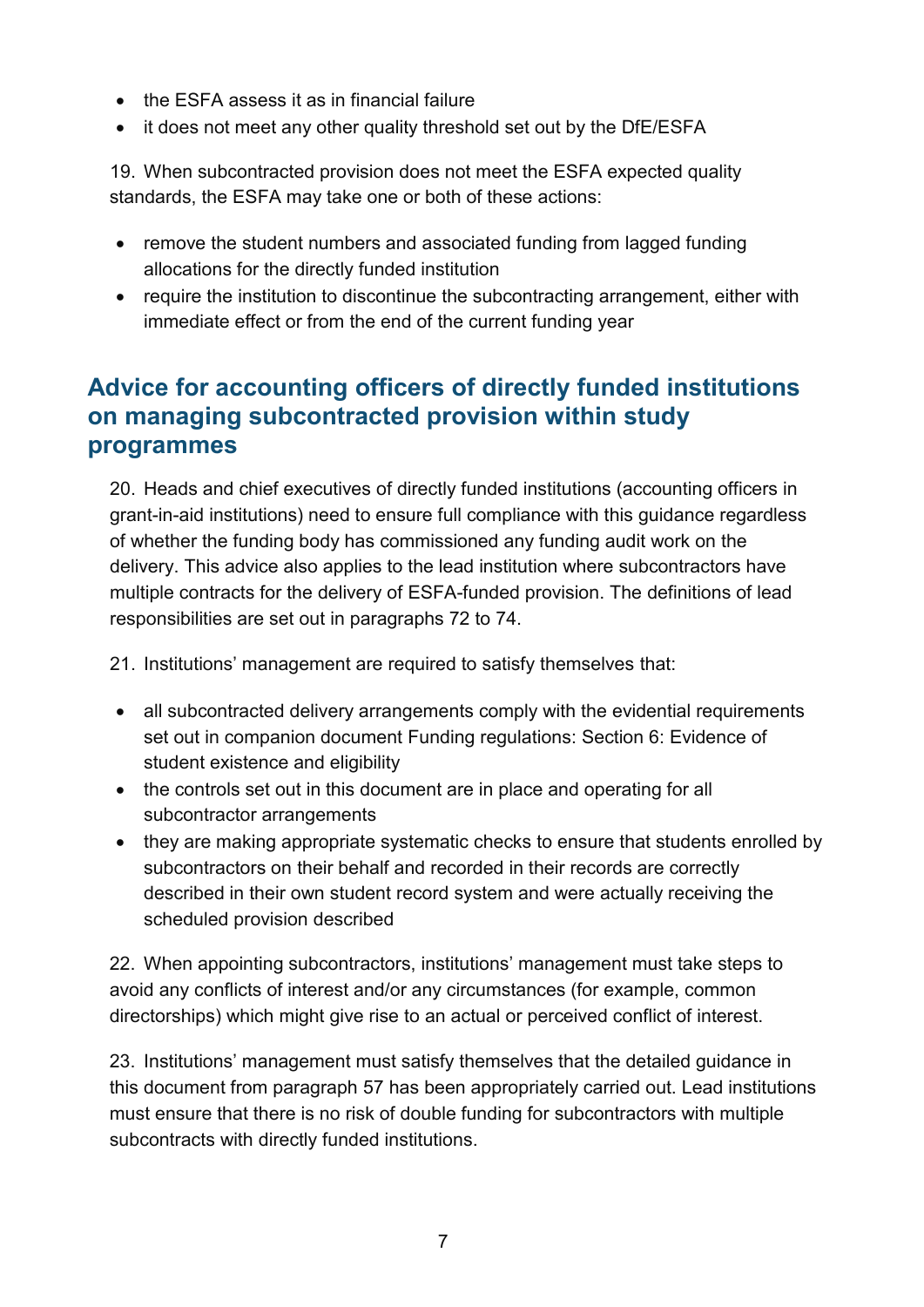## <span id="page-7-0"></span>**Significant restrictions on subcontracting activity affecting maintained schools and academies effective since August 2016**

24. The ESFA reviewed the increasing volume of subcontracting activity undertaken by maintained schools and academies. We concluded that the legislation on pupil registration and attendance meant that the practice of subcontracting the whole of a young person's programme by maintained schools and academies should cease as soon as is practicable. All such arrangements must cease in their entirety by the end of the 2017 to 2018 academic year.

25. The reason that we require this activity to cease is to ensure maintained schools and academies are compliant with the Education (Pupil Registration) (England) Regulations 2006. These regulations apply to academies and maintained schools, cover the age range up to 18 and state that a school's roll can only include 'pupils at the school'. Section 3 of the Education Act 1996 defines 'pupil' as someone 'for whom education is being provided at the school'.

26. The Regulations and the 1996 Act make clear that pupils should physically attend the school for at least some of the time. Although schools have powers to arrange some educational activities away from their premises, these are not intended to allow the whole of a pupil's education to be delivered somewhere, and by someone, other than the school. This means that all whole programme subcontracted provision is in breach of the regulations.

27. We will continue to allow subcontracted provision in maintained schools and academies provided it is compliant with this regulation, that is the pupils under the subcontracted arrangement attend the school 'at least some of the time'. Our expectation, and for these purposes our definition of what is meant by 'at least some of the time' is that students will be attending the school or academy for an element of their programme throughout the academic year. Attendance at the school or academy should be at least once a week for the provision not to be considered whole programme subcontracted activity.

28. We therefore gave notice in the 2016 to 2017 subcontracting guidance that we expected maintained schools and academies to cease subcontracting of the whole of a student's programme as soon as possible. We recognised that there might be circumstances where this was not possible immediately without significantly disrupting a young person's programme of study. We expect that schools and academies will now have made the required changes, or will be in the process of winding down any such arrangements, and we confirm that all such arrangements must have ceased in their entirety by the end of the 2017 to 2018 academic year.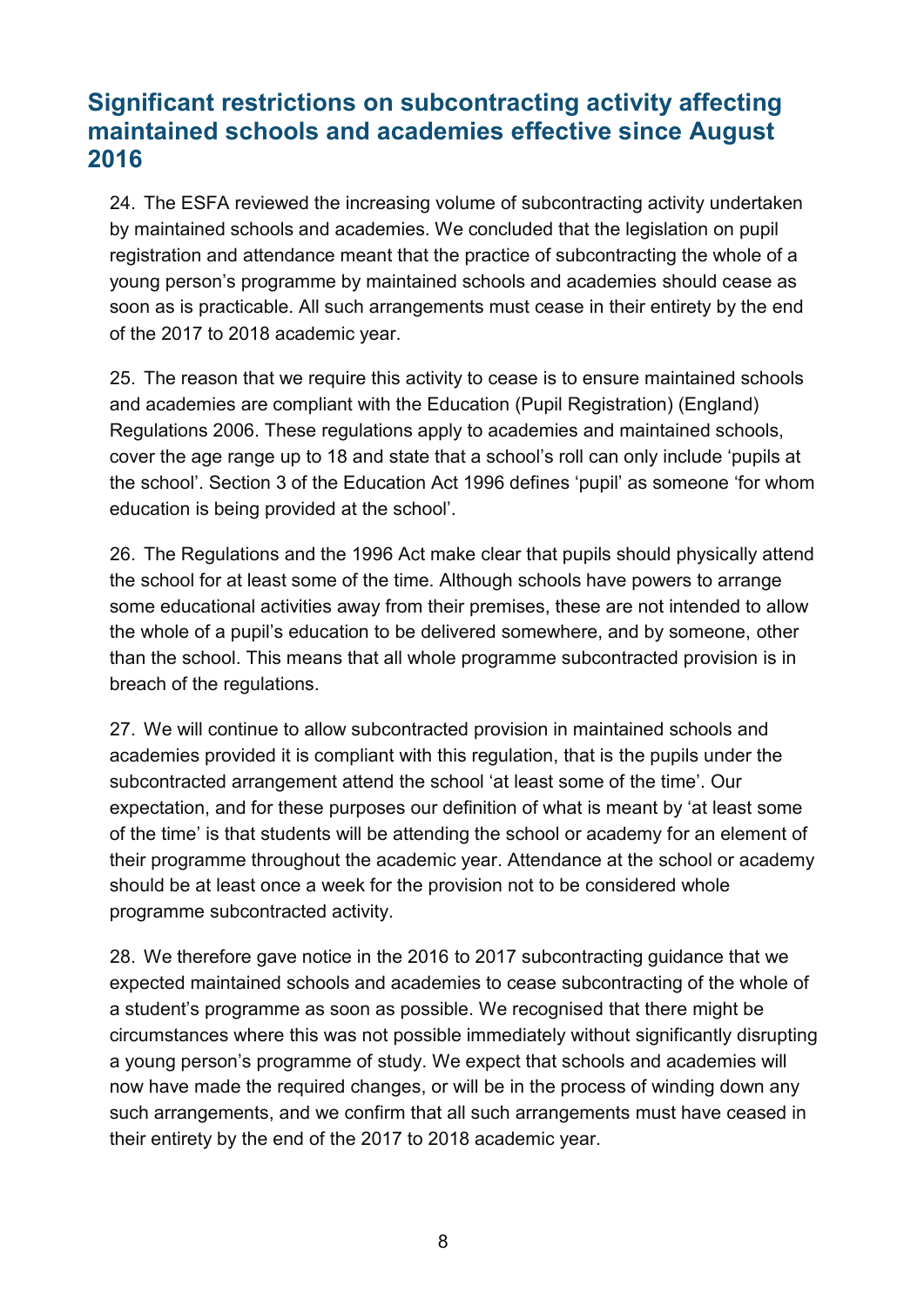29. Institutions were informed that they must not enter into any new contracts for whole programme subcontracting arrangements from the end of July 2016. Existing contracts for 2016 to 2017 were permitted to continue for that year and we considered wind down arrangements in exceptional cases for 2017 to 2018 on a case-by-case basis.

30. All schools and academies with whole programme subcontracting arrangements for 2017 to 2018 were required to inform us of those arrangements by the end of September 2016. Institutions that have entered into 2017 to 2018 wind down arrangements without the knowledge and agreement of the ESFA should notify us of such arrangements immediately. We will consider any whole programme subcontracted provision in 2017 to 2018 that we have not approved for wind down to be ineligible for funding.

31. For the avoidance of doubt, this restriction only applies to whole programme subcontracting arrangements. We do not propose to prohibit collaboration with local partner schools, or subcontracting with other local partners for some elements of a student's programme, where this is serving their educational needs and is managed and monitored in line with this guidance.

## <span id="page-8-0"></span>**Subcontracting 19 to 25 high needs provision to special schools within study programmes**

32. In 2014, the DfE legislated to restrict local authorities in their funding of special schools in respect of 19 to 25 year old students. This restriction effectively prevents special schools from routinely enrolling young people aged 19 to 25. This was in support of the objective of the SEND reforms to prepare young people for adulthood. Allowing students to potentially remain in a single setting from age 5 to 25 could severely prejudice their chances of preparing for employment and independent living, and would simply push back the 'cliff edge' described by many parents when their children leave education. Requiring young people to move into further education if their Education, Health and Care (EHC) plans continue post-19 is far more likely to prepare them for adulthood. This provision, where appropriate, should include opportunities to experience the world of work, develop independent living skills and make independent choices and decisions in an adult context.

33. We do not expect colleges to enter into subcontracting arrangements with special schools for the whole, or for a substantial proportion of a students' programme where they are aged 19 to 25. Where such arrangements are currently in place, institutions must not recruit more students and must wind down the arrangement. Special schools have the option to set up a legally and financially separate entity to make provision for 19 to 25 year olds as advised In the [High needs funding: operational guide 2017 to](https://www.gov.uk/government/publications/high-needs-funding-arrangements-2016-to-2017/high-needs-funding-2016-to-2017)  [2018](https://www.gov.uk/government/publications/high-needs-funding-arrangements-2016-to-2017/high-needs-funding-2016-to-2017) [o](https://www.gov.uk/government/publications/high-needs-funding-arrangements-2016-to-2017/high-needs-funding-2016-to-2017)n GOV.UK.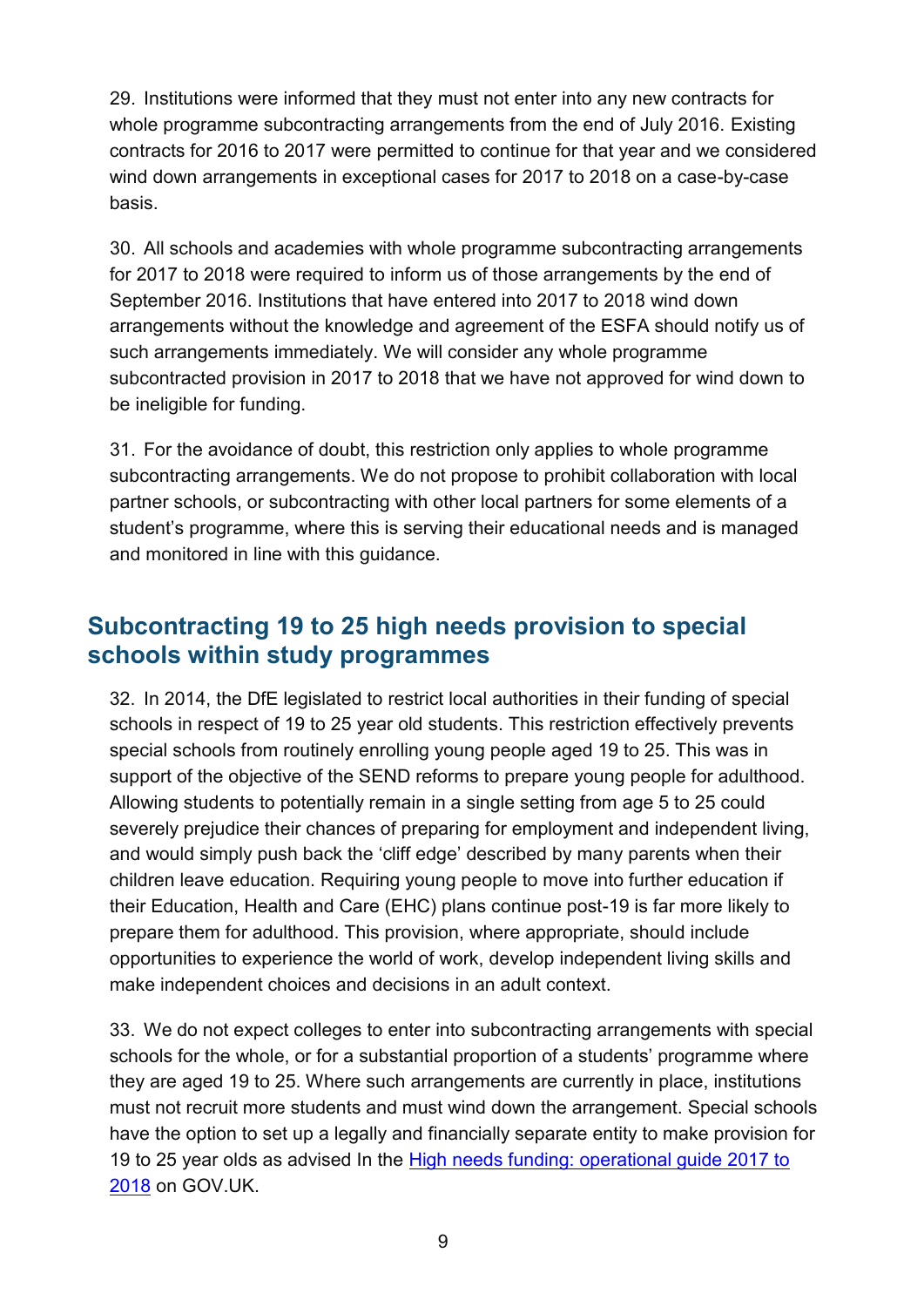34. Colleges that had such arrangements with special schools were required to provide details to the ESFA by the end of September 2016 and to indicate the wind down period required for that arrangement, which should be no longer than 2 years. If any such arrangements have not been notified to the ESFA, colleges should do so immediately.

35. Arrangements may continue between colleges and special schools for part of a students' programme where appropriate, for example where this is serving the student's educational needs, or to access a sensory room or speech and language therapy. Such arrangements should not be for more than one day per week.

36. We will also continue to allow students to stay on for another year at a special school to finish a course of secondary education started before they were 18.

## <span id="page-9-0"></span>**Prevent duty**

37. The [prevent duty,](https://www.gov.uk/government/uploads/system/uploads/attachment_data/file/445915/Prevent_Duty_Guidance_For_Further_Education__England__Wales_-Interactive.pdf) which requires that institutions, when exercising their functions, to have due regard to the need to prevent people from being drawn into terrorism, extends to any subcontracted provision. It is a condition of funding that all further education and independent training providers must comply with relevant legislation and any statutory responsibilities associated with the delivery of education and safeguarding of learners, and this includes learners receiving provision under a subcontracting arrangement.

## <span id="page-9-1"></span>**Distant subcontracted delivery within study programmes**

38. Distant provision is that which is outside the normal recruitment area of the directly funded institution, that is the area from which most ESFA-funded students travel to learn at the institution as explained in companion document funding regulations section 3. There are inherent difficulties for directly funded institutions in exercising the appropriate levels of control over distant subcontracted provision, thereby increasing the risk of poor provision being delivered, of safeguarding and/or funding irregularity.

39. Distant subcontracting arrangements, for the whole of a student's programme, should be by exception only and maintained schools and academies must completely discontinue them, as set out in paragraphs 24 to 31. For institutions with subcontractors that recruit students on distant provision the advice in this document will assist them in making sure they are only recording eligible students within their funding data returns.

40. If a college or other FE provider believes there is good reason for the ESFA to fund, by exception, distant subcontracted provision of a whole programme then the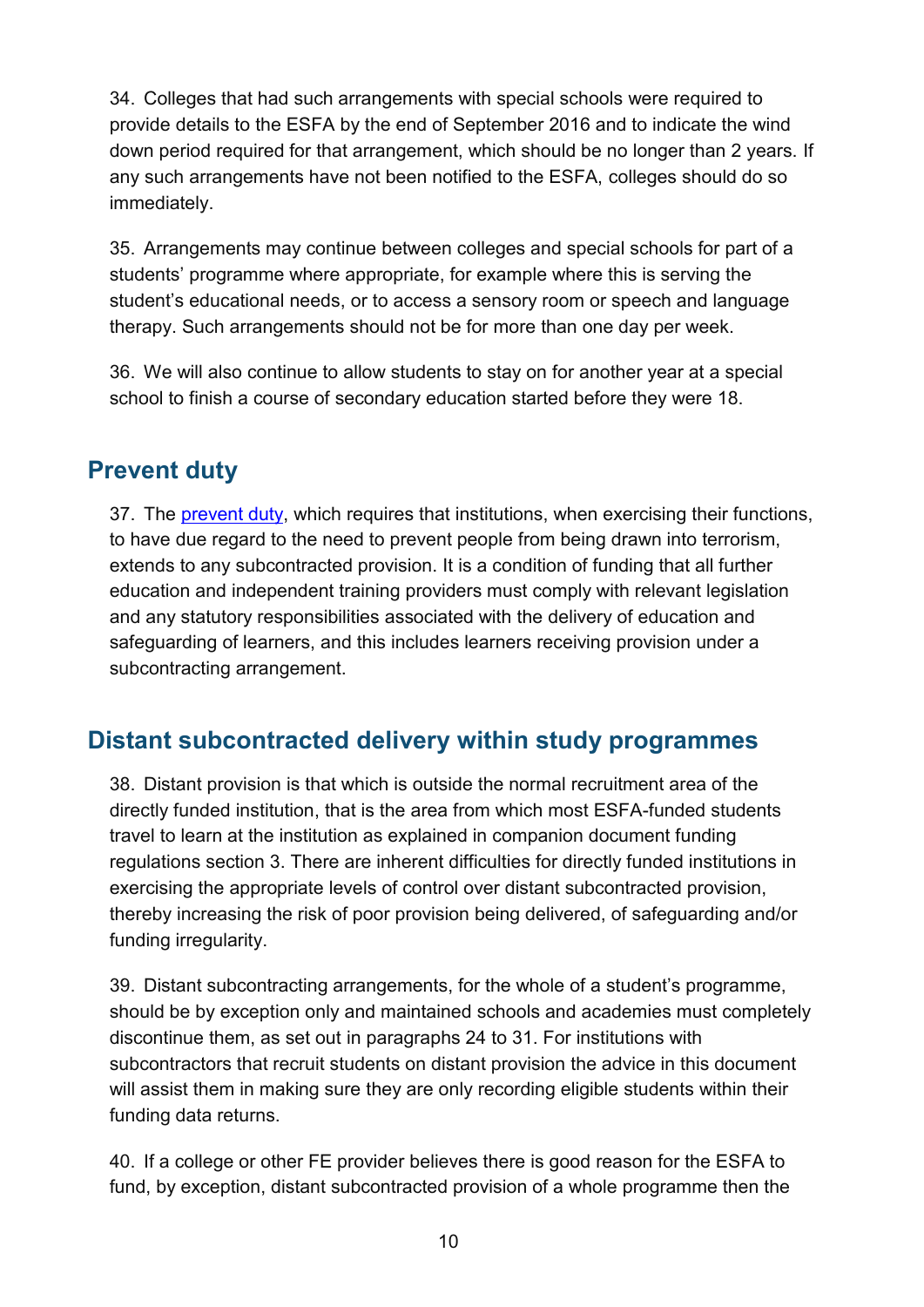institution must consider the funding implications and assure itself that the arrangement is compliant with this guidance in advance of any recruitment. Institutions must take responsibility for ESFA funding to ensure that they and their proposed subcontractors can comply with these controls regulations before entering into such arrangements and before they recruit students.

41. To satisfy the ESFA that appropriate controls are in place the ESFA will request funding auditors to undertake sample checks of the arrangements in place for such provision. Where the arrangements are found not to be compliant, the ESFA reserves the right to take actions in line with penalties set out in this document and/or in the contract/funding agreement clauses. This means that where a funded institution decides that it can justify an exceptional arrangement for the delivery of a student's whole programme at distance it must also evidence the reasons for the arrangement and the required controls and monitoring.

42. A range of relevant factors will be considered by the ESFA and funding auditors in deciding whether provision delivered outside the institution's normal recruitment area may be considered compliant with the regulations, including but not limited to:

- the provision must comply with the principles of study programmes as set out in funding regulations
- the extent to which the directly funded institution is involved in delivery (for example teaching part of the programme or just providing financial and quality assurance)
- the amount of funding retained by the directly funded institution should be proportionate to the costs they incur in the management and administration of the contract
- the extent to which the provision being made available is already available via directly funded institutions in the locality and is accessible to students in the area where the proposed subcontract is to operate
- the extent to which a gap in the provision of the type to be delivered under the proposed subcontract has been identified or supported by the local authority or an employer
- the location of delivery and the nature of travel to learn/travel to work patterns
- the extent of student contact with the directly funded institution

## <span id="page-10-0"></span>**Controls and procedures for all subcontracting within study programmes**

#### <span id="page-10-1"></span>**Procurement**

43. All institutions must ensure that that they comply with current and relevant procurement regulations. Each institution must ensure that they select their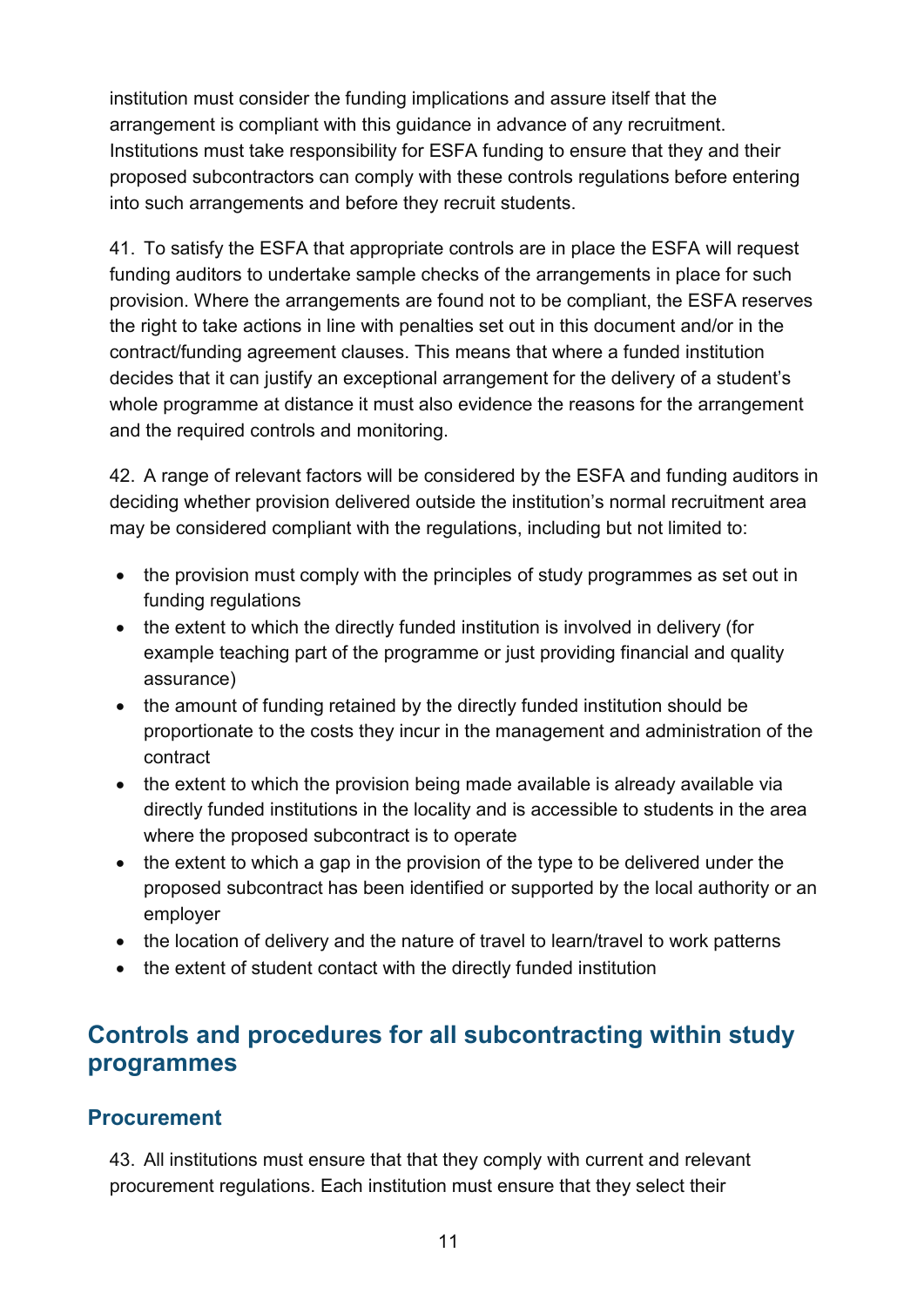subcontractor(s) fairly and that they have sufficient capacity, capability, quality and business standing to deliver the provision that is being subcontracted. All publicly funded bodies must ensure they comply with relevant UK and European regulations when procuring the services of a subcontractor.

44. An institution must not subcontract, without written ESFA permission, with any provider in the following categories. The contract between the directly funded institution and the subcontractor should allow immediate or early termination if these circumstances arise during the contract:

- a subcontractor that is inspected in its own right and found to be inadequate or under-performing by Ofsted
- a subcontractor that is subject to intervention by the ESFA
- where the institution is not permitted to recruit students in the 16 to 18 age group, for example, an 11 to 16 school

45. Institutions must take all necessary steps to verify any actual or perceived conflicts of interests in potential subcontractors, and eliminate such subcontractors from the process.

46. How institutions choose to meet these procurement requirements and monitor them is a matter for them to determine. However, the ESFA reserves the right to ask all institutions for additional evidence that support their decisions within this process to resolve any eligibility issues.

47. Institutions remain responsible for checking the details provided by the successful subcontractor and neither the ESFA nor the Secretary of State will accept any liability in respect of the directly funded institution procurement of any subcontractor.

#### <span id="page-11-0"></span>**Due diligence**

48. Institutions are responsible for carrying out their own due diligence to manage the reputational and other risks of contracting with the proposed subcontractor. This process will consider non-financial as well as financial issues. The governing bodies of colleges, schools and academies must determine the nature and extent of these procedures but in financial terms they would be expected to include the steps set out below.

49. Institutions must only award contracts to registered companies or charities. The status of companies should be recorded as 'active' on the Companies House register.

50. Institutions must assess the financial health of the proposed subcontractor on at least an annual basis to ensure that they have the financial standing and capacity to deliver the subcontract. This will involve obtaining and reviewing their statutory accounts (financial statements), and possible reference to credit agency checks.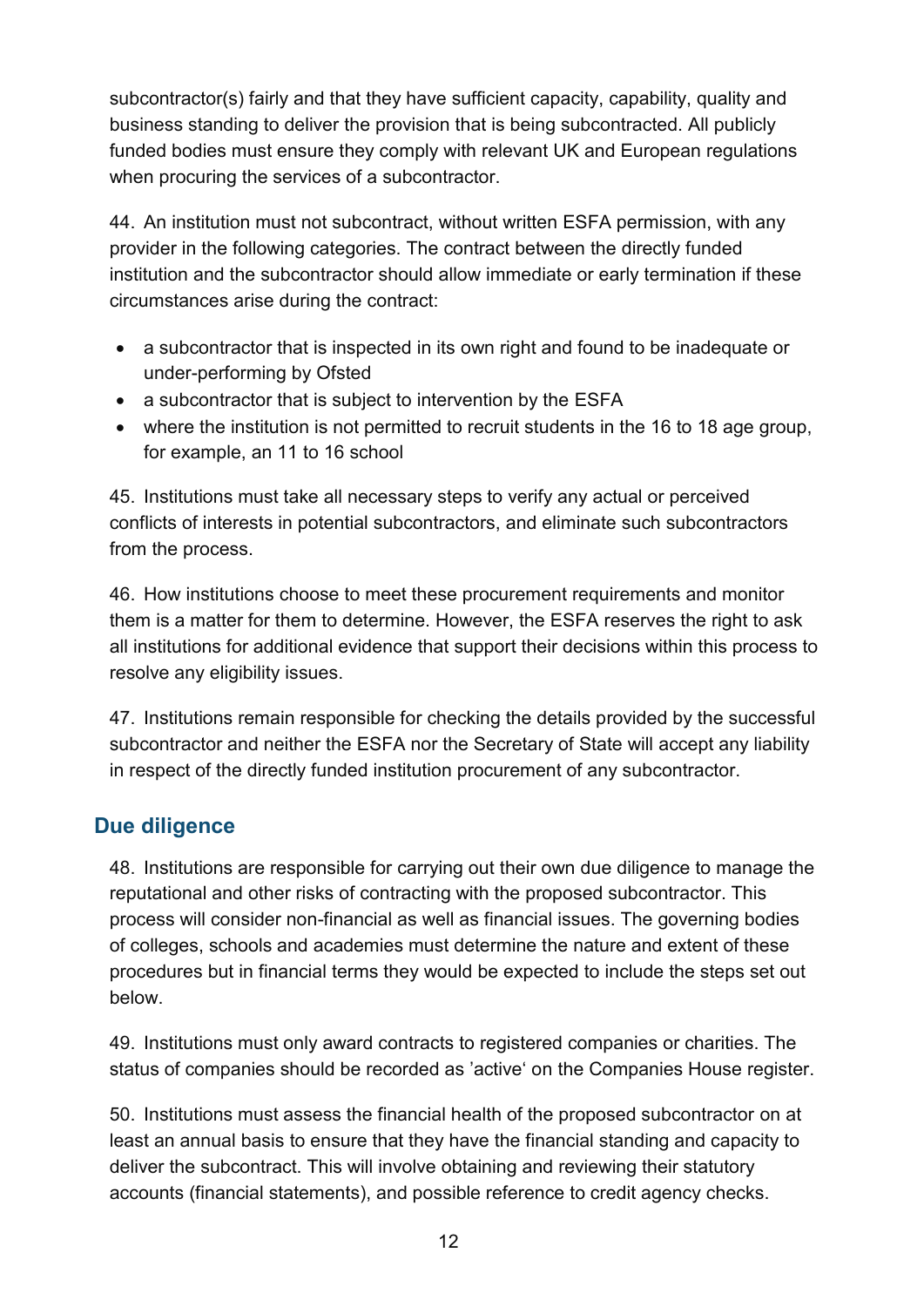Institutions must exercise extreme caution where a credit agency limit is low, or where the company has high levels of borrowing or poor indicators of financial solvency.

51. In addition contracts must not be awarded to companies with any of the following:

- risk warnings (that is, above average risk warning from an agency)
- legal notices (that is, intention to dissolve, winding up petition/order, compulsory or voluntary liquidation, etc)
- overdue statutory accounts

52. Institutions must not award contracts to brand new companies who:

- are yet to submit their first statutory accounts, or
- have a legal relationship with a company falling into categories listed above

53. In an exception where an institution wishes to contract with a newly established company, it will obtain sufficient information to verify financial capacity, for example through a costed business plan.

54. In order to gather information about the proposed subcontractor institutions may wish to refer to our Register of Training Organisations. This would provide some assurance that an organisation included on the register has successfully passed a due diligence process and has had their capability to deliver programmes assessed by another funding body.

#### <span id="page-12-0"></span>**Contracts for subcontracted delivery within study programmes**

56. As part of showing compliance with this guidance institutions must have a written contract governing their subcontractor arrangements that clearly sets out the respective responsibilities of both the institution and the subcontractor. This contract must entitle the institution to exercise the management controls over the subcontractor's activity, including access by auditors appointed by either the institution or the funding body. Each institution will wish to take its own legal advice before entering into contracts.

#### <span id="page-12-1"></span>**Controls over students, tutors and provision within study programmes**

57. Additional controls in respect of subcontracted provision are required for a number of reasons:

- to ensure that the quality of the education provision delivered through a subcontracting relationship is actively managed and monitored by the directly funded institution to the same standards as directly delivered provision
- to ensure that the risks to public funding are actively managed by the directlyfunded institution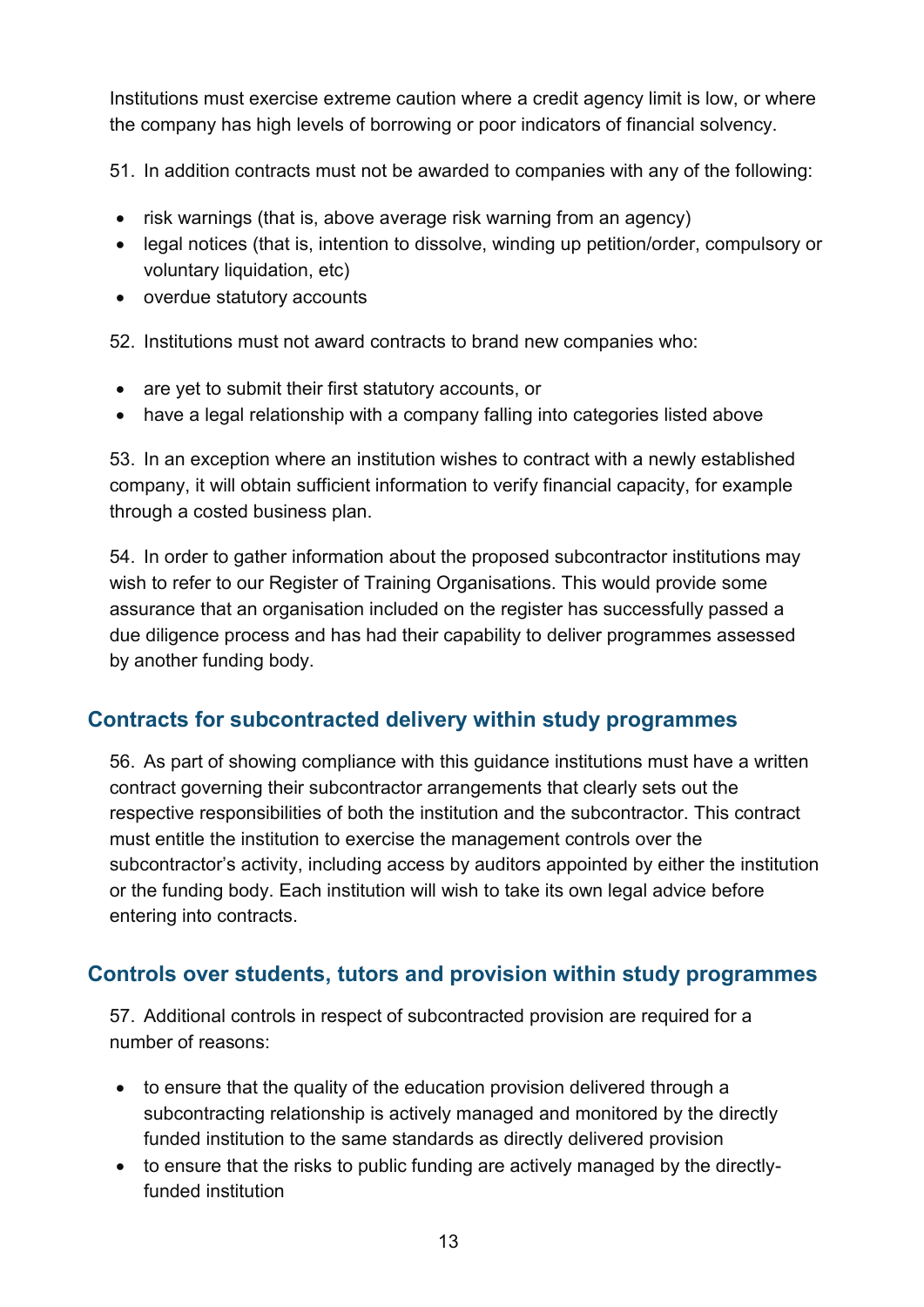• to protect the reputation of the sector, individual institutions and the ESFA

58. The management and control exercised by the directly funded institution must be able to demonstrate the following key elements are in place:

- an institution being able to enrol or reject students as it would do if the students were to be taught on its own site
- a learning agreement, signed by the student, entered into at the time of enrolment that reflects the outcome of initial guidance and assessment (IAG) for an individual student and sets out their study programme
- that the student eligibility for ESFA funding is confirmed through their individually signed enrolment form and/or learning agreement which must include the name and logo of the directly funded institution
- a learning programme and its means of delivery that have been clearly specified by the institution
- arrangements for assessing the progress of individual students, and
- procedures for the institution to regularly monitor the delivery of programmes provided in its name

59. Subcontractors must not subcontract any part of the delivery of ESFA-funded provision to other organisations or self-employed individuals. The ESFA do not allow multiple level sub-contracting in any funded delivery for young people study progarmmes. For example, if the trainers used normally provide their services as selfemployed contractors, the subcontractor must create an employment relationship with them.

60. The delivery of provision should be by the subcontractor's directly employed staff. In the case of volunteers, the control will be 'as if they were employed'.

61. It is not acceptable for subcontractors or institution staff with a financial interest in the subcontractor to undertake any management control activities. This includes signing time sheets or invoices as well as organising and/or performing any monitoring activity or visits about the subcontractor delivery.

#### <span id="page-13-0"></span>**Controls over qualifications and curriculum within study programmes**

62. The directly funded institution should normally be the centre approved by the awarding body for the qualifications being offered by means of subcontracted provision. The institution should be able to demonstrate that it is monitoring the activities of the approved centre, in particular its relationship with the awarding body, and that it is exercising control over, and making appropriate arrangements for, the quality assurance of all provision.

63. Where the institution is making subcontracted provision in curriculum areas not normally covered by the institution, it must be able to demonstrate that it can exercise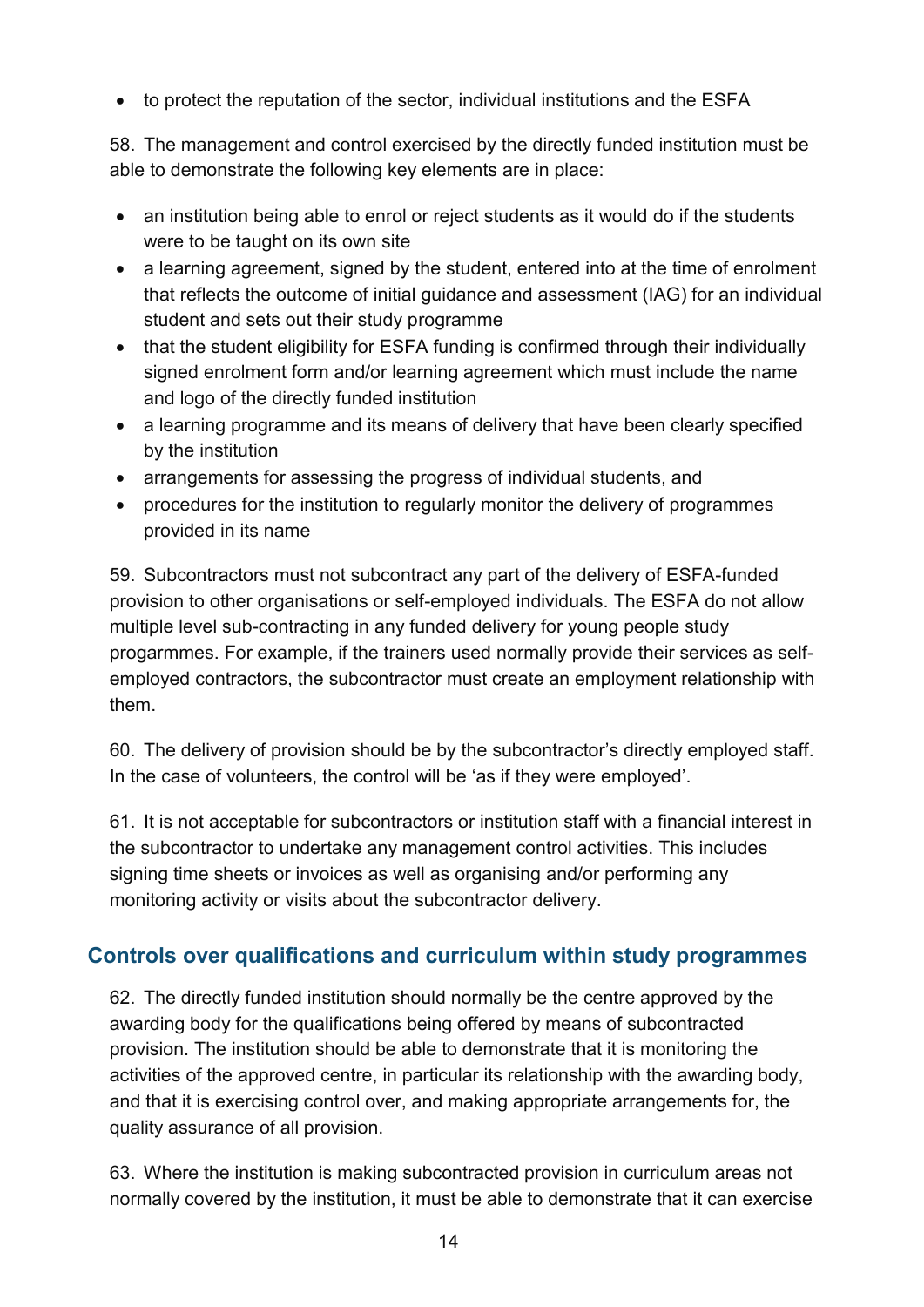effective control over the provision. In these circumstances, the institution should employ an independent person with appropriate expertise in the curriculum area to provide advice on subcontracted arrangements and undertake the necessary checks on the operation of the arrangements, including monitoring of the quality of provision. This person must not have a financial relationship with the subcontracted firm or organisation.

#### <span id="page-14-0"></span>**ESFA-funded young people attending more than one institution**

64. The student's home institution must draw down all the funding for an ESFAfunded student. A student cannot enrol at more than one directly funded ESFA institution for different components of their programme of study. Where a student is attending different institutions for different components of their programme of study, the home institution must record all these components, and indicate on the individualised learner record or school census which elements are delivered via a subcontracting arrangement (see paragraphs 11 and 12). All institutions, whether funded directly or through subcontracting arrangements, should ensure that before any ESFA funding is claimed for any subcontracted students no 'double funding' is being claimed for them. They should be assured that the subcontracted students are not enrolled, and being funded by the ESFA via another institution. Institutions must not record funding for any additional study programmes (such as additional learning aims) for students already enrolled at other funded institutions in the funding year. All individual students recorded for funding purposes must have the correct unique learner number recorded.

#### <span id="page-14-1"></span>**Monitoring (control) visits and spot-checks within study programmes**

65. Institutions must address all the monitoring, management and control issues over their subcontracted delivery set out in this document for themselves. The following paragraphs give some advice on the management controls and monitoring required from ESFA-funded institutions on their subcontracted delivery arrangements.

66. Spot-check visits should be carried out regularly in cases where the provision runs throughout the year. In other cases, the scheduled spot-check visits should take account of the pattern of provision so that they are applied to a significant proportion of students on a regular basis. Systematic spot-check visits should involve the institution making unannounced visits in-year to each subcontractor. A sample of sites must be included for provision being delivered by each subcontractor, rather than simply revisiting the same site. The checks should be proportionate to the risk and volume of the provision and contract. They should also be undertaken during the year at times that are proportionate to the periods in which funding is being claimed.

67. Institutions should ensure that they meet and interview a sample of students and staff. Institutions must ask students to name the institution they are enrolled at, and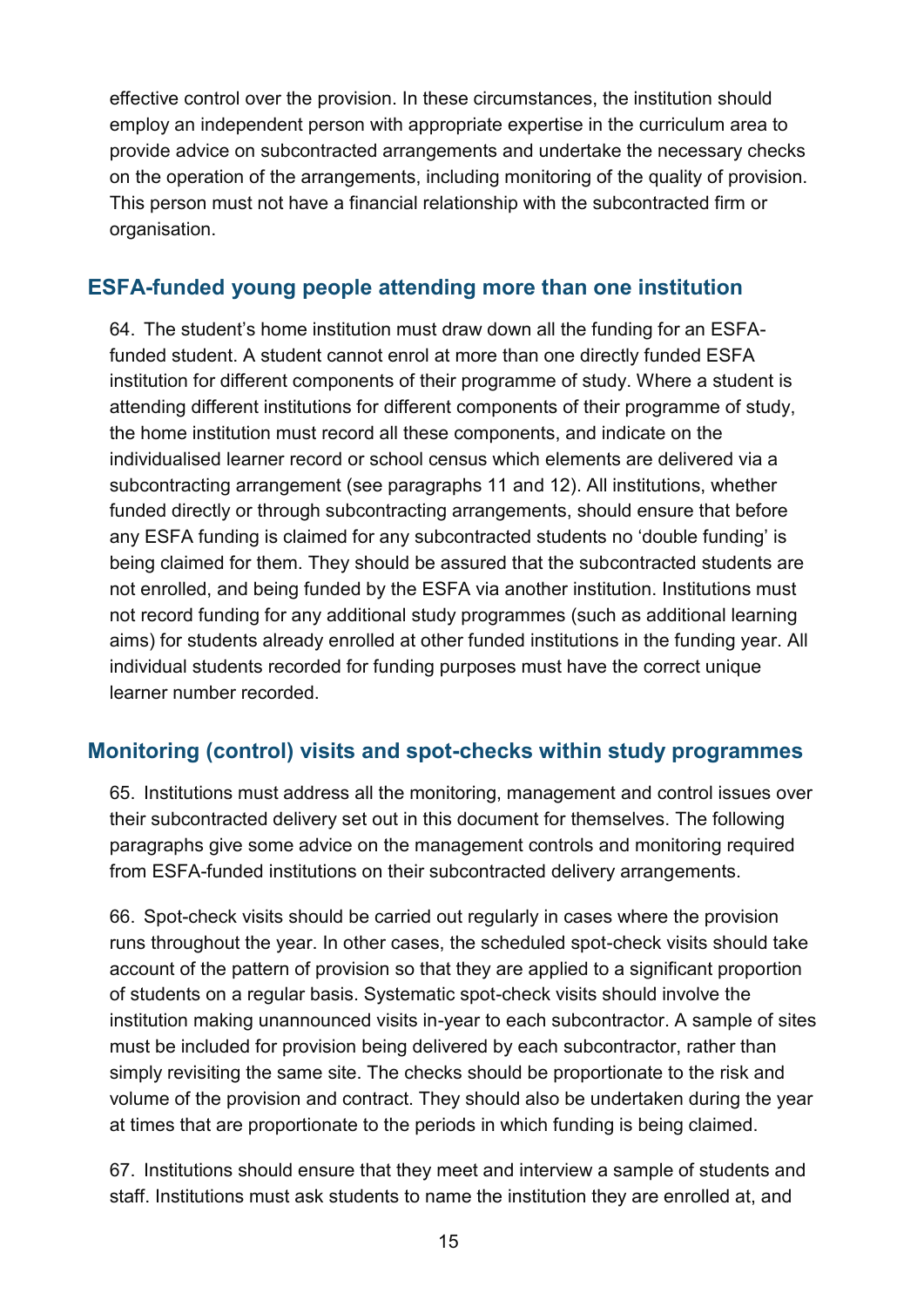must also ask if they are at the same time, or have been recently, a student at another ESFA-funded institution. Other evidence sought should include:

- marketing material
- copies of registers
- learning agreements
- registration documents for awarding bodies
- visit notes from external moderators
- evidence of certification

68. Institutions must use systematic checks to confirm that the provision exists and is consistent with their expectations and records. The number and characteristics of students should accord with the institution's expectations and records. For example, they should investigate any obvious mismatch between the apparent and expected age of the students.

69. The ESFA-funded institution must carry out an investigation at their own cost if there is any evidence of a subcontractor's irregular financial or delivery activity and report the outcome of the investigation, in writing, to the ESFA within 10 days of the investigation ending.

70. Monitoring of provision must include checks on eligibility of provision and direct observation of the initial guidance and assessment process and at appropriate intervals, of the delivery of the study programmes, which may include reviewing examples of student work. Monitoring activities should be similar to those considered appropriate for external verification or moderation, sufficient to ensure that student progress can be monitored, and used to gather regular student feedback.

#### <span id="page-15-0"></span>**Subcontractors with multiple institution contracts within study programmes**

71. Directly funded institutions must establish which of their subcontractors work with other directly funded ESFA institutions. Subcontracted provision (particularly distance provision) has had the highest number of historic double funding problems and the ESFA regards such arrangements as high risk. The ESFA expects any institution with subcontracted provision to use the advice below to reduce their risk in recording ineligible provision. If double funding occurs then the ESFA will treat the distant delivery as ineligible for funding and recovery of funds will take place.

72. The ESFA regard the best practice for this control activity to be that a subcontractor should report on a regular basis to each ESFA directly funded institution with which it has a subcontract. The report must confirm the volume and value of all contracts, and to confirm that each individual student only has funding claimed by one institution. Institutions will find that accurate recording, use and exchange of unique learner numbers (ULNs) simplifies this work.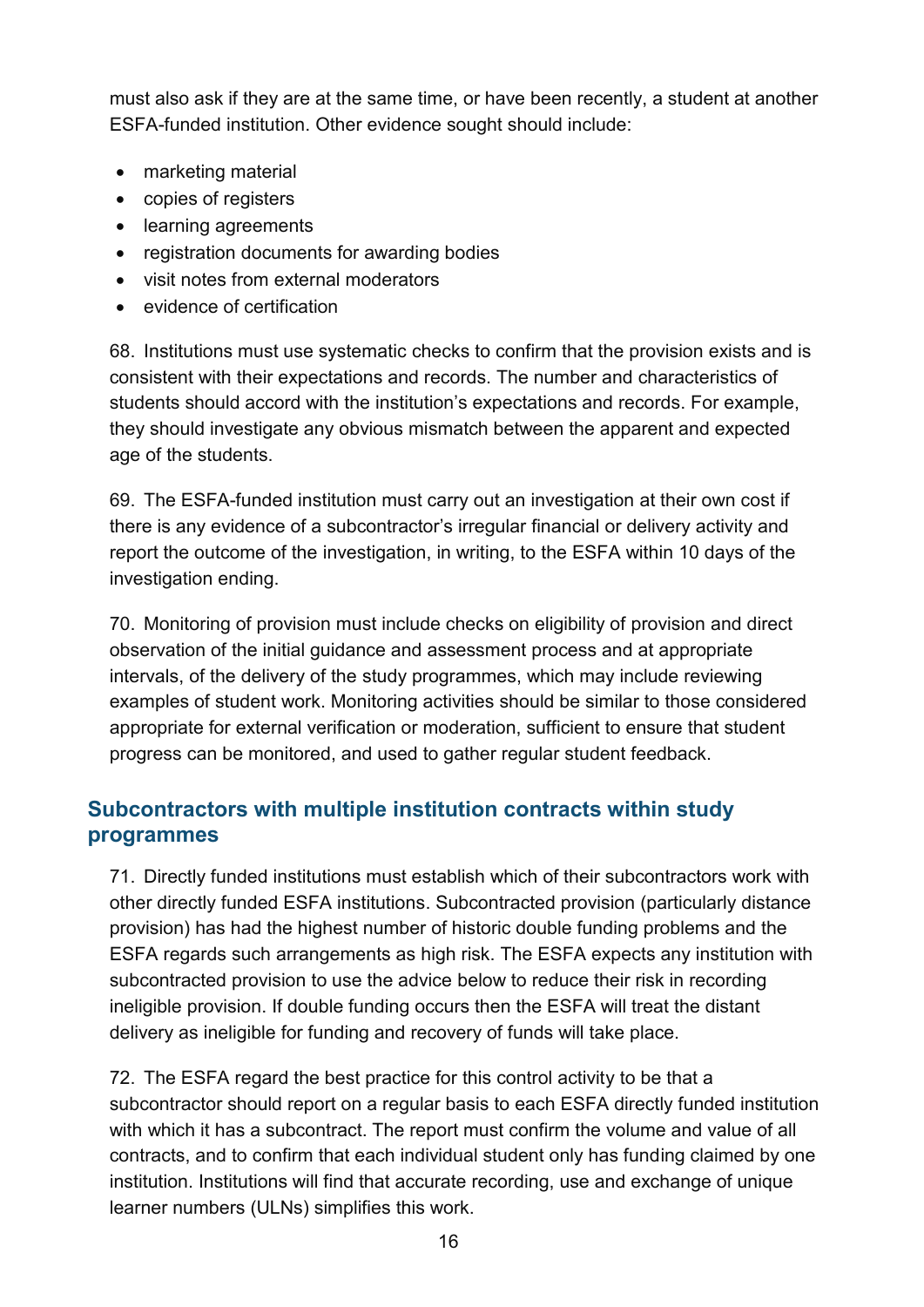73. The institution with the largest contract (or the longest historical contract) shall usually be regarded by the ESFA as having the lead responsibility for the study programme provision where any necessary funding audit work is required. For these purposes, institutions should treat all companies or organisations that are in the same common ownership or control as one subcontractor.

#### <span id="page-16-0"></span>**Transferring provision from institution**

74. When a directly funded institution ceases a subcontracting arrangement and the subcontractor transfers the provision to a different prime contractor, the ESFA may remove one or both institutions from the lagged allocation process to ensure that the funding follows the learner.

75. When an institution stops a subcontracting arrangement, they must make sure there is continuity of provision for those students already on the programme and that there is no gap in provision created as a result. We remind institutions that students on subcontracted provision are their responsibility. They are responsible for ensuring that existing students are funded to the end of their programme either by a phased withdrawal from the relationship or by transferring funded numbers to another institution that has agreed to pick up the continuing students.

76. If an institution plans to stop a subcontracting arrangement, we expect them to give the subcontractor sufficient notice. This must be at least 3 months, but may need to be longer. The prime institution must work with the subcontractor to put plans in place to ensure that students who are part way through their programme are supported to complete.

77. When a subcontracting arrangement stops, the EFA will decide whether to remove the former directly funded institution from the lagged approach to reflect this. If so, the EFA will adjust their allocation to remove the subcontracted numbers. The decision on whether to make an adjustment to lagged numbers will depend on the scale of the subcontracted provision, the timing and process followed in ceasing the contract, and the nature of any resulting gap.

78. If we adjust the allocation for the former directly funded institution, the funding for continuing students would usually transfer to the new prime institution. We would then consider an evidence-based business case from the new prime to fund any planned new starts. As set out in this guidance, we expect subcontracted provision to be local and distant subcontracted provision to be the exception.